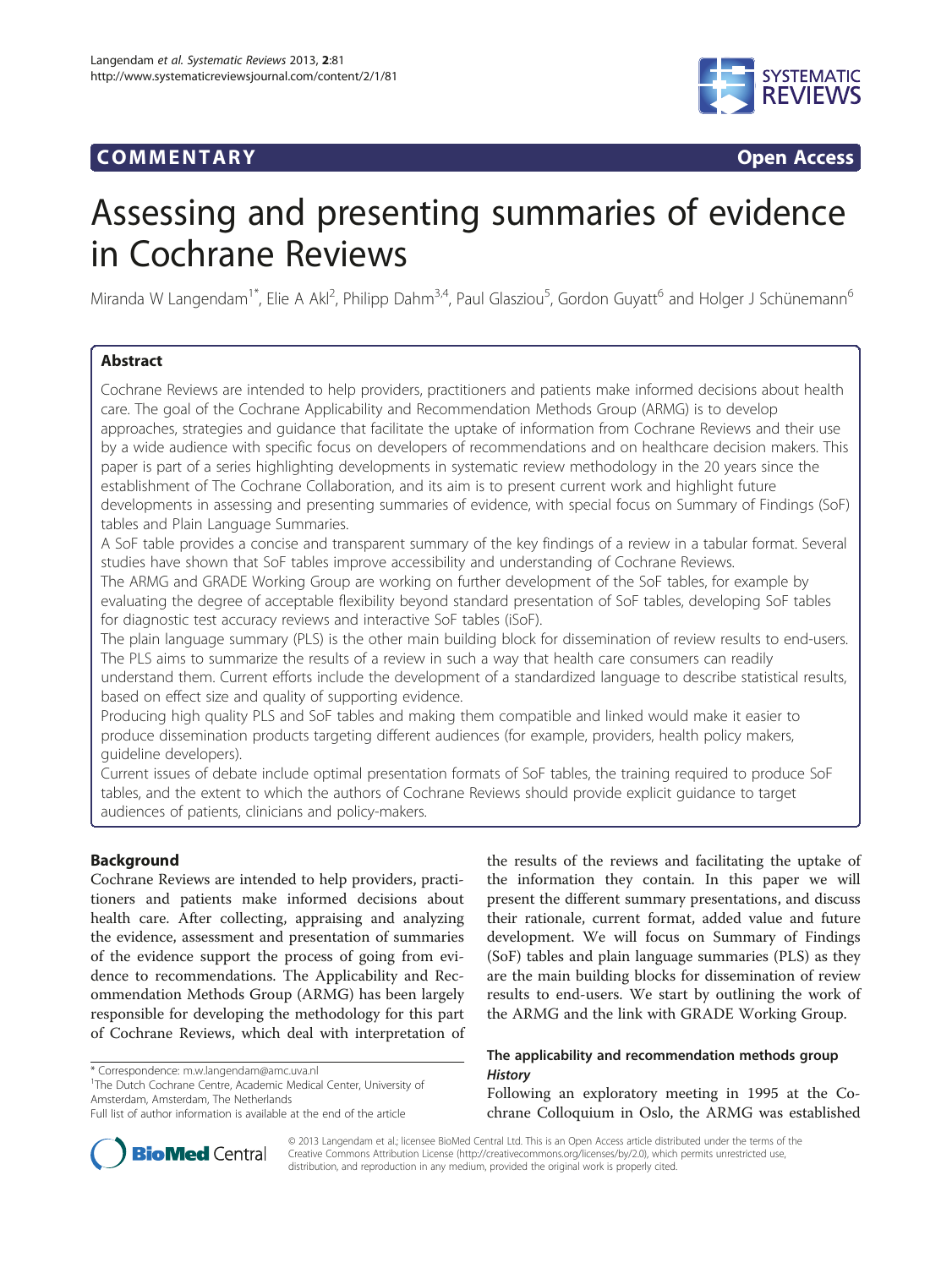to look at the applicability of review results to different groups of patients and how to best present the results of Cochrane Reviews so that they would be readily understood and widely used. Key issues included considerations on how to best present a summary of the magnitude of effect for beneficial and harmful effects, transparently identifying predictable causes of heterogeneity in the absolute effects, the influence of individual risk or severity of illness on net effect, and patient's values and circumstances [[1](#page-8-0)].

The new group, convened by Paul Glasziou and Gordon Guyatt, initially focused on the review and development of methods for addressing these issues, partly supported by a review of past work commissioned by the Australian National Health and Medical Research Council [[2\]](#page-8-0). The group had some input to a section of the Cochrane Handbook, and developed a five-step process that began with a summary of the main benefits and harms.

As The Cochrane Library became more complete and mature, the issues of applicability and recommendations became more important to users of reviews. At the same time, the awareness arose that users need optimal succinct structured and reasonably uniform summaries to understand the key findings of the often comprehensive Cochrane Reviews and to facilitate judgments on applicability. Therefore, in 2004, at the Cochrane Colloquium in Ottawa, Paul Glasziou and Andy Oxman led empirical work at an ARMG workshop exploring contents of a SoF table which would summarize the main beneficial and harmful effects in a tabular format. This idea and a draft SoF table was warmly received.

Encouraged by the work of the ARMG while at the Ottawa workshop, and after being offered co-leadership of the group, Holger Schünemann replaced Paul Glasziou as co-convenor of the ARMG. As there was much overlap among the work of the GRADE working group, more intense work on common aims resulted. For example, Holger Schünemann and Andy Oxman had led the GRADE Working Group in producing the GRADE profiler software (GRADEpro) to produce the SoF tables and integrate with RevMan. Through work under the umbrella of the ARMG and the GRADE working group, the SoF table has been further developed. Since then, there has been a slow but steady uptake of the SoF tables, which have improved the usability of reviews, and implemented a substantial part of the original agenda of the ARMG.

#### Current aim

In 2013, the mission of the ARMG was refined, becoming "to develop approaches, strategies, and guidance that support the dissemination of Cochrane Reviews and their use by a wide range of audience with specific focus on developers of recommendations (including guidance, guidelines, policies) and on healthcare decision makers (e.g. clinicians, policy makers)".

Specifically, the ARMG provides guidance to optimize the usefulness of Cochrane Reviews by articulating reasons for grading the quality of the evidence and factors to consider when moving from evidence to recommendations. The group also provides detailed guidance to authors of Cochrane Reviews on how to apply the factors, and to users of Cochrane Reviews on how to interpret the judgments made by review authors. This includes guidance on providing the systematic review audience with the information necessary to make judgments about applicability and on making direct statements about applicability. For example, the Cochrane Handbook for Systematic Reviews of Interventions explains what the review author can do to help the user to apply the study findings to the population at large or a specific person: "Cochrane review authors must be extremely clear on the population, intervention, and outcomes that they are intending to address. A crucial step is the specification of all patient-important outcomes relevant to the intervention strategies under comparison" [[3\]](#page-8-0).

The ARMG also takes responsibility for training the editorial teams of Cochrane Review Groups and review authors to enable the development of SoF tables. Members of the ARMG conduct research on the applicability and the presentation of evidence. In addition, the group disseminates relevant research conducted by its members and other investigators.

Membership, scope of work and objectives of the ARMG overlap with those of the GRADE Working Group (in fact, at the Melbourne Colloquium in 2005, the GRADE Working Group considered whether or not they should merge with the ARMG and operate under the Cochrane umbrella only). The GRADE Working Group began in the year 2000 as an informal collaboration of people with an interest in addressing the shortcomings of grading systems in health care. The working group has developed a common, sensible and transparent approach to grading quality of evidence and strength of recommendations and is working to improve this approach. Many international organizations have provided input into the development of the approach and have started using it [\(www.gradeworkinggroup.org](http://www.gradeworkinggroup.org)). Through numerous workshops and training events the GRADE working group has both disseminated the SoF tables and enhanced the profile of the ARMG.

# Summary presentation of evidence in Cochrane Reviews

The Cochrane Collaboration launched several initiatives in recent years to develop and evaluate summaries of Cochrane Reviews for different target groups [\[4](#page-8-0)]. The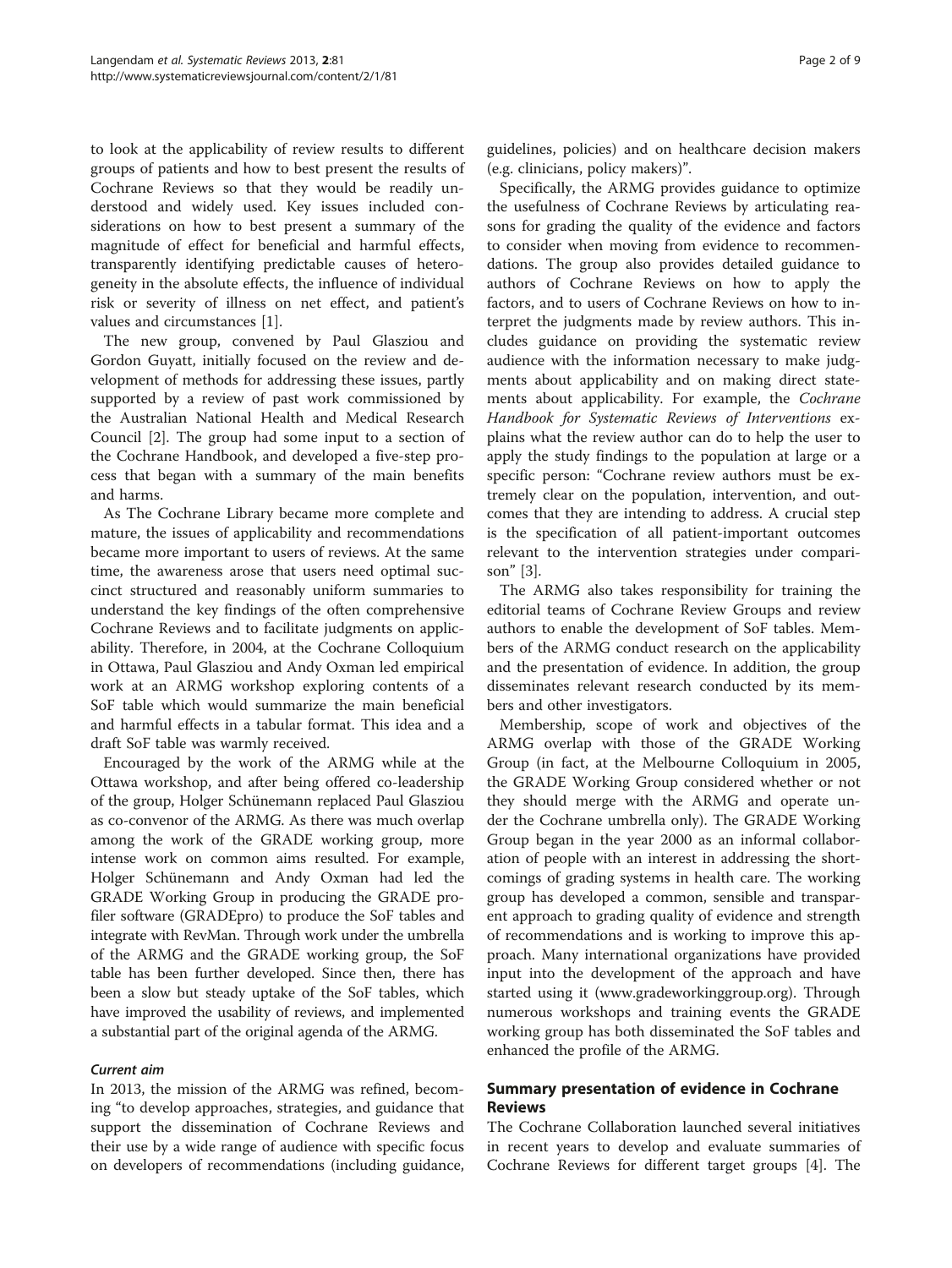SoF table was developed mainly for health professionals [[4,5\]](#page-8-0), while different formats of the PLS have been developed mainly for consumers [\[6,7](#page-8-0)].

There has been a realization over the last few years that health professionals may not be at much more ease than consumers in understanding and interpreting statistical information, even when presented in a SoF table. At the same time, some consumers might be interested in more detailed information than that presented in a PLS.

## Summary of findings tables

SoF tables are becoming an integral part of Cochrane Reviews by providing a concise and transparent summary of the key findings of a review. At present, SoF tables are more frequently used in Cochrane Reviews than in other systematic reviews and studies have demonstrated that they improve the accessibility and understanding of Cochrane Reviews [[4,5\]](#page-8-0). However, they have been featured in prominent journals, such as The New England Journal of Medicine [[8\]](#page-8-0).

SoF tables aim to provide a succinct, easily interpretable presentation of the evidence for healthcare providers to make well-informed decisions [\[9](#page-8-0),[10](#page-8-0)]. Critical elements include the confidence in the effect estimates (quality of evidence) and magnitude of effects. The system of assessing the quality of the evidence was developed by the GRADE Working Group [[11\]](#page-8-0) and adopted by the Cochrane Collaboration.

# Format

The current format of the SoF table is the product of several initiatives of the ARMG and the GRADE Working Group to develop and evaluate summaries of Cochrane Reviews for different target groups [[12\]](#page-8-0). Examples of the current format of a SoF table are presented in Figure [1](#page-3-0). The types of information that could be included in a SoF table are as follows:

- 1) A list of all important outcomes; both desirable and undesirable.
- 2) A measure of the typical burden of these outcomes (for example, control group risk, estimated risk).
- 3) A measure of the risk in the intervention group, (or alternatively, or in addition, a measure of the difference between the risks with and without the intervention).
- 4) The relative magnitude of effect.
- 5) The numbers of participants and studies addressing these outcomes.
- 6) A rating of the overall confidence in effect estimates for each outcome (which may vary by outcome).
- 7) And possibly, a comments section that provides clarification and/or additional information.

Supported by the Cochrane Methods Innovation Fund (MIF), the groups are currently working on alternative formats for the SoF tables.

The SoF table differs from GRADE evidence profiles (EP) in the presentation of the quality assessment of each factor that determines the quality of evidence for each outcome (for example, the reason for downgrading due to study limitations). In GRADE EP this is presented in detail, while in the SoF table the quality of the evidence assessment is only provided in key information needed for decision-making. They represent a compromise between simplicity (to make information as easily understandable to a wide audience) and completeness (to make the information and the underlying judgments as transparent as possible, but avoiding unnecessary detail).

## **Outcomes**

SoF tables present the outcomes that have been judged to be critical for decision-making. Each of these outcomes should be patient-important rather than a surrogate outcome and their number should be limited to seven, a result of the work done at the workshop at the Cochrane Colloquium in Ottawa in 2004. The choice of seven outcomes, however, is also based on work in the field of psychology, indicating that humans find it difficult differentiating beyond seven factors, and serves the purpose of keeping the presented information manageable [[12\]](#page-8-0). This requires authors of Cochrane Reviews to prioritize outcomes based on their perceived importance (ideally, at a very early stage of the work on their review) as well as potentially aggregating related, yet different, outcomes of approximately equal importance in one outcome measure (for example, combined outcome of gastrointestinal side-effects for patient risk for experiencing either vomiting and/or diarrhea).

Although the SoF table should focus on the patientimportant outcomes, there are situations in which there may not be direct evidence for these outcomes. In that case, reviewers should present their inferences regarding treatment effect from the surrogate outcomes measure; and this should be clearly labeled. The authors would do this by using the best estimate of the baseline risk for the patient-important outcome (see below) and then applying the relative effect from the surrogate outcome.

Another special situation may arise when the quality of evidence is low or very low for the relevant, patientimportant outcome and a related, indirect outcome measure exists that is (rightly or wrongly) perceived to be highly relevant by the clinical community. In such situations, indirect evidence may be presented, but authors should be explicit about its role as a surrogate measure.

In general, SoF tables should present the highest quality of evidence available for a given outcome. When the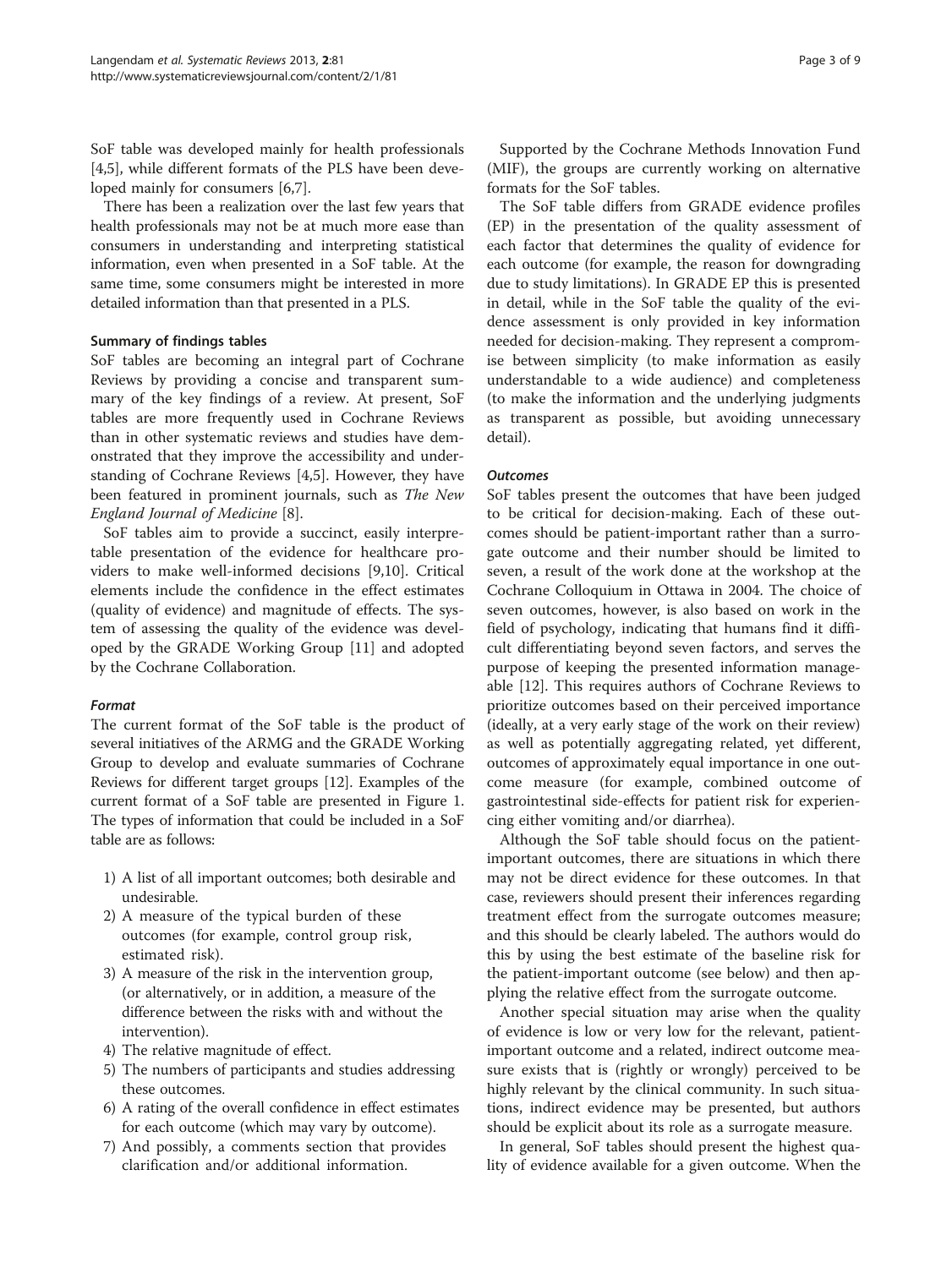<span id="page-3-0"></span>

| <b>Summary of findings:</b>                                                                                            |                                                               |                                                                                           |                                              |                                        |                                          |                                                                                                                                                 |                                                                                                                                                                                                                                                                                                                                                                                                                                                                                                                                                                                                                                                                                                                                                                                                                                                                                                                      |
|------------------------------------------------------------------------------------------------------------------------|---------------------------------------------------------------|-------------------------------------------------------------------------------------------|----------------------------------------------|----------------------------------------|------------------------------------------|-------------------------------------------------------------------------------------------------------------------------------------------------|----------------------------------------------------------------------------------------------------------------------------------------------------------------------------------------------------------------------------------------------------------------------------------------------------------------------------------------------------------------------------------------------------------------------------------------------------------------------------------------------------------------------------------------------------------------------------------------------------------------------------------------------------------------------------------------------------------------------------------------------------------------------------------------------------------------------------------------------------------------------------------------------------------------------|
| Compression stockings compared with no compression stockings for people taking long flights                            |                                                               |                                                                                           |                                              |                                        |                                          |                                                                                                                                                 |                                                                                                                                                                                                                                                                                                                                                                                                                                                                                                                                                                                                                                                                                                                                                                                                                                                                                                                      |
| Patients or population: Anyone taking a long flight (lasting more than 6 hours)                                        |                                                               |                                                                                           |                                              |                                        |                                          |                                                                                                                                                 |                                                                                                                                                                                                                                                                                                                                                                                                                                                                                                                                                                                                                                                                                                                                                                                                                                                                                                                      |
| Settings: International air travel                                                                                     |                                                               |                                                                                           |                                              |                                        |                                          |                                                                                                                                                 |                                                                                                                                                                                                                                                                                                                                                                                                                                                                                                                                                                                                                                                                                                                                                                                                                                                                                                                      |
| Intervention: Compression stockings <sup>1</sup>                                                                       |                                                               |                                                                                           |                                              |                                        |                                          |                                                                                                                                                 |                                                                                                                                                                                                                                                                                                                                                                                                                                                                                                                                                                                                                                                                                                                                                                                                                                                                                                                      |
| Comparison: Without stockings                                                                                          |                                                               |                                                                                           |                                              |                                        |                                          |                                                                                                                                                 |                                                                                                                                                                                                                                                                                                                                                                                                                                                                                                                                                                                                                                                                                                                                                                                                                                                                                                                      |
| Outcomes                                                                                                               | $(95% \text{ CI})$<br>Assumed risk                            | Illustrative comparative risks*<br>Corresponding<br>risk                                  | <b>Relative</b><br><b>effect</b><br>(95% CI) | Number of<br>participants<br>(studies) | Quality<br>of the<br>evidence<br>(GRADE) | <b>Comments</b>                                                                                                                                 |                                                                                                                                                                                                                                                                                                                                                                                                                                                                                                                                                                                                                                                                                                                                                                                                                                                                                                                      |
|                                                                                                                        | Without<br>stockings                                          | With stockings                                                                            |                                              |                                        |                                          |                                                                                                                                                 |                                                                                                                                                                                                                                                                                                                                                                                                                                                                                                                                                                                                                                                                                                                                                                                                                                                                                                                      |
| Symptomatic<br>deep vein<br>thrombosis (DVT)                                                                           |                                                               | See comment See comment                                                                   | Not estimable                                | 2821<br>(9 studies)                    |                                          | See comment 0 participants developed<br>symptomatic DVT in these<br>studies.                                                                    |                                                                                                                                                                                                                                                                                                                                                                                                                                                                                                                                                                                                                                                                                                                                                                                                                                                                                                                      |
| Symptom-less                                                                                                           | Low risk population <sup>2</sup>                              |                                                                                           | <b>RR 0.10</b>                               | 2637                                   | $***$                                    |                                                                                                                                                 |                                                                                                                                                                                                                                                                                                                                                                                                                                                                                                                                                                                                                                                                                                                                                                                                                                                                                                                      |
| deep vein<br>thrombosis                                                                                                | 10 per 1000                                                   | 1 per 1000<br>(0 to 3)                                                                    | $(0.04 \text{ to } 0.26)$                    | (9 studies)                            | High                                     |                                                                                                                                                 |                                                                                                                                                                                                                                                                                                                                                                                                                                                                                                                                                                                                                                                                                                                                                                                                                                                                                                                      |
|                                                                                                                        | High risk population <sup>2</sup>                             |                                                                                           |                                              |                                        |                                          |                                                                                                                                                 |                                                                                                                                                                                                                                                                                                                                                                                                                                                                                                                                                                                                                                                                                                                                                                                                                                                                                                                      |
|                                                                                                                        | 30 per 1000                                                   | 3 per 1000                                                                                |                                              |                                        |                                          |                                                                                                                                                 |                                                                                                                                                                                                                                                                                                                                                                                                                                                                                                                                                                                                                                                                                                                                                                                                                                                                                                                      |
|                                                                                                                        |                                                               | (1 to 8)                                                                                  |                                              |                                        |                                          |                                                                                                                                                 |                                                                                                                                                                                                                                                                                                                                                                                                                                                                                                                                                                                                                                                                                                                                                                                                                                                                                                                      |
| Superficial vein<br>thrombosis                                                                                         | 13 per 1000                                                   | 6 per 1000                                                                                | <b>RR 0.45</b>                               | 1804                                   | $***0$                                   |                                                                                                                                                 |                                                                                                                                                                                                                                                                                                                                                                                                                                                                                                                                                                                                                                                                                                                                                                                                                                                                                                                      |
|                                                                                                                        |                                                               | (2 to 15)                                                                                 | (0.18 to 1.13)                               | (8 studies)                            | Moderate <sup>3</sup>                    |                                                                                                                                                 |                                                                                                                                                                                                                                                                                                                                                                                                                                                                                                                                                                                                                                                                                                                                                                                                                                                                                                                      |
| Oedema<br>Post-flight values<br>measured on a scale<br>from 0, no oedema, to<br>10, maximum<br>oedema.                 | The mean<br>oedema score<br>control groups<br>from<br>6 to 9. | The mean<br>oedema score in<br>ranged across the intervention<br>groups was on<br>average |                                              | 1246<br>(6 studies)                    | $+00$<br>Low <sup>4</sup>                |                                                                                                                                                 |                                                                                                                                                                                                                                                                                                                                                                                                                                                                                                                                                                                                                                                                                                                                                                                                                                                                                                                      |
|                                                                                                                        |                                                               | 4.7 lower<br>(95% CI -4.9 to<br>$-4.5$ ).                                                 |                                              |                                        |                                          |                                                                                                                                                 |                                                                                                                                                                                                                                                                                                                                                                                                                                                                                                                                                                                                                                                                                                                                                                                                                                                                                                                      |
| Pulmonary embolus See comment See comment                                                                              |                                                               |                                                                                           | Not estimable                                | 2821<br>(9 studies)                    |                                          | See comment 0 participants developed<br>pulmonary embolus in these<br>studies. <sup>5</sup>                                                     |                                                                                                                                                                                                                                                                                                                                                                                                                                                                                                                                                                                                                                                                                                                                                                                                                                                                                                                      |
| Death                                                                                                                  |                                                               | See comment See comment                                                                   | Not estimable                                | 2821<br>(9 studies)                    |                                          | See comment 0 participants died in these<br>studies.                                                                                            |                                                                                                                                                                                                                                                                                                                                                                                                                                                                                                                                                                                                                                                                                                                                                                                                                                                                                                                      |
| Adverse effects                                                                                                        |                                                               | See comment See comment                                                                   | Not estimable                                | 1182<br>(4 studies)                    |                                          | See comment The tolerability of the<br>stockings was described as<br>very good with no complaints<br>of side effects in 4 studies. <sup>6</sup> |                                                                                                                                                                                                                                                                                                                                                                                                                                                                                                                                                                                                                                                                                                                                                                                                                                                                                                                      |
| assumed risk in the intervention group and the relative effect of the intervention (and its 95% CI).                   |                                                               |                                                                                           |                                              |                                        |                                          | *The basis for the assumed risk is provided in footnotes. The corresponding risk (and its 95% confidence interval) is based on the              |                                                                                                                                                                                                                                                                                                                                                                                                                                                                                                                                                                                                                                                                                                                                                                                                                                                                                                                      |
| CI: Confidence interval; RR: Risk ratio GRADE: GRADE Working Group grades of evidence (see explanations)               |                                                               |                                                                                           |                                              |                                        |                                          |                                                                                                                                                 |                                                                                                                                                                                                                                                                                                                                                                                                                                                                                                                                                                                                                                                                                                                                                                                                                                                                                                                      |
|                                                                                                                        |                                                               |                                                                                           |                                              |                                        |                                          |                                                                                                                                                 | 1 All the stockings in the 9 trials included in this review were below-knee compression stockings. In four trials the compression strength was 20-30 mm Hg at the ankle. It was 10-20 mm Hg in the other four trials. Stocking<br>in different sizes. If a stocking is too tight around the knee it can prevent essential venous return causing the blood to pool around the knee. Compression stockings should be fitted properly. A stocking that is too tight<br>the skin on a long flight and potentially cause ulceration and increased risk of DVT. Some stockings can be slightly thicker than normal leg covering and can be potentially restrictive with tight foot wear. It is a good id<br>stockings around the house prior to travel to ensure a good, comfortable fitting. Stockings were put on 2 to 3 hours before the flight in most of the trials. The availability and cost of stockings can vary. |
| participants (with at least one risk factor) was 2.43%. We have rounded these off to 10 and 30 per 1,000 respectively. |                                                               |                                                                                           |                                              |                                        |                                          |                                                                                                                                                 | <sup>2</sup> Two trials recruited high risk participants defined as those with previous episodes of DVT, coagulation disorders, severe obesity, limited mobility due to bone or joint problems, neoplastic disease within the previous<br>varicose veins or, in one of the studies, participants taller than 190 cm and heavier than 90 kg. The incidence for 7 trials that excluded high risk participants was 1.45% and the incidence for the 2 trials that recruited                                                                                                                                                                                                                                                                                                                                                                                                                                              |
| The confidence interval crosses no difference and does not rule out a small increase.                                  |                                                               |                                                                                           |                                              |                                        |                                          |                                                                                                                                                 |                                                                                                                                                                                                                                                                                                                                                                                                                                                                                                                                                                                                                                                                                                                                                                                                                                                                                                                      |
|                                                                                                                        |                                                               |                                                                                           |                                              |                                        |                                          | The measurement of oedema was not validated or blinded to the intervention. All of these studies were conducted by the same investigators.      |                                                                                                                                                                                                                                                                                                                                                                                                                                                                                                                                                                                                                                                                                                                                                                                                                                                                                                                      |

5 If there are very few or no events and the number of participants is large, judgement about the quality of evidence (particularly judgements about precision) may be based on the absolute effect. Here the quality rating m

6 None of the other trials reported adverse effects, apart from 4 cases of superficial vein thrombosis in varicose veins in the knee region that were compressed by the upper edge of the stocking in one trial.

Figure 1 Snapshot of a Summary of Findings (SoF) table.

quality of two bodies of evidence is similar (for example, randomized trials and observational studies), SoF tables may include summaries of both. It is also possible that review authors found no published evidence regarding one or more critical or important outcomes.

# Baseline risk

An important issue for decision-making is the determination of a baseline risk for a particular patientimportant outcome. GRADE recognizes that the patients in randomized trials may be unrepresentative of the general population (for example, they may have been selected for being at high risk, thereby reducing sample size requirements) and that this baseline risk varies for prognostic subgroups. Therefore, calculating absolute measures of effect size directly from the data from randomized trials may be misleading. Instead, baseline or control group risk should be drawn from well-designed observational studies if available [[12\]](#page-8-0).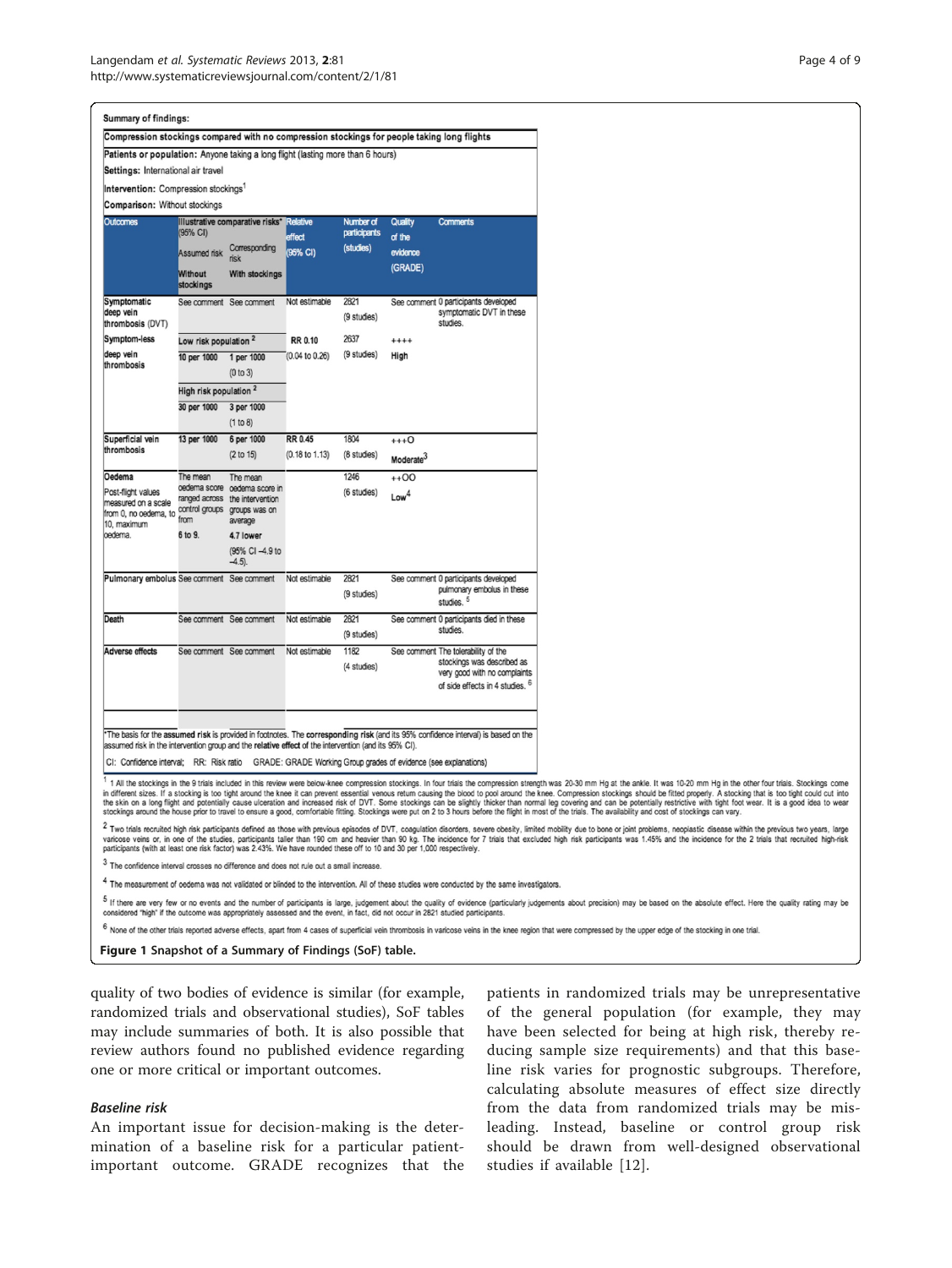If high quality observational studies are not available, GRADE suggests using the median risk (rather than the weighted average, which is influenced by outliers) among the control groups in the included studies. If there is important variation on control group risk, GRADEPro software (computer program developed by Jan Brozek, Andy Oxman and Holger Schunemann) (provides the opportunity for authors to present a range of risks upon which the calculation of absolute effect size measures is then based. To date, GRADE has shied away from also seeking to quantify the uncertainty surrounding the estimates of baseline risk [[12\]](#page-8-0). This has been a pragmatic decision to avoid additional complexity, which may make the systematic review process unmanageable.

# Effect size presentation

Based on studies of consumer numeracy, effect size presentation as natural frequencies, that is, as event per 100 patients, for example, is preferred over presentation of relative risks [[13\]](#page-8-0). Recent data (from ongoing research), however, suggest percentages may do as well and sometimes better. User testing of evidence profiles of guideline panelists randomized to four different presentation features has further documented the value of presenting absolute risk differences [\[14](#page-8-0)]. Whether or not to include them was an issue of intense debate at the GRADE working group meeting, held in conjunction with the Cochrane Colloquium in Sao Paolo (2007). Absolute measures of effect should be presented in conjunction with confidence intervals reflecting the underlying precision and indicate the length of follow-up to which estimates refer.

Whereas relative and absolute effect sizes used to report the results of dichotomous measures are very familiar to clinical audiences, summary measures for continuous outcomes present particular challenges to interpretation [[15\]](#page-8-0). The most common approach divides the difference in means in each study by its standard deviation and presents pooled results in standard deviation units (standardized mean difference). Its drawbacks include the vulnerability to heterogeneity and difficulties in interpretation.

One approach advocated in the interest of improved interpretability is the reporting in minimal important difference (MID) units, when the MID is known. Another related approach is to use the MID as the threshold value for converting a continuous outcome into a binary outcome and then presenting relative and absolute effect sizes [[15](#page-8-0)].

#### Uptake of SoF tables

Since 2008, the uptake of SoF tables in Cochrane Reviews has increased steadily. In Issue 1, 2009 (quarterly issue) of The Cochrane Library, 3 reviews included a SoF

table, and this number had increased to 94 reviews in the Issue 1 to 3, 2012 (monthly issues). In March 2012, a total of 502 Cochrane Reviews included one or more SoF tables. The quality of this set of SoF tables is currently being evaluated by the ARMG. As of September 2013, almost one thousand reviews include a SoF table.

According to the Methodological Standards for the conduct of new Cochrane Intervention Reviews, including a SoF table is highly desirable and assessing the quality of the body of evidence is mandatory for new Cochrane Intervention Reviews.

#### Added value of SoF tables

The added value of SoF tables was first evaluated in 2005, in an unpublished pilot study headed by Gunn Vist in collaboration with Andy Oxman, Paul Glasziou, Julian Higgins and Holger Schünemann. Twenty authors from 17 Cochrane Review Groups (CRGs) were asked to construct a SoF table for their new or updated review. The authors spent on average an additional 4 hours (range 2 to 40 hours) on their review in order to do this. In general, the authors reported that the layout of the SoF Table was clear, and that presenting the review results in a SoF table was found to be helpful. Of the 17 CRGs, 11 concluded that the accessibility of the review was increased, 5 CRGs concluded that the quality of the review was improved and 1 CRG rephrased the conclusions. Most CRGs experienced software difficulties.

The added value of SoF tables was also tested in users of Cochrane Reviews. Two small randomised trials found that including a SoF table in a systematic review improved the user understanding and rapid retrieval of key information [[5\]](#page-8-0). However, the uptake of SoF by review authors has not been optimal. There may be several reasons for this. The standard table does not provide review authors with enough flexibility to accommodate for different kinds of reviews. Some people also perceive the tables to be compact and full of data making them too complex for the users (see Figure [1\)](#page-3-0).

During development, user testing of these tables had revealed one of the main challenges as a "tension between achieving precision and simplicity" [[5\]](#page-8-0), where precision refers to comprehensiveness. Comprehensiveness, however, to an untrained eye, can quickly become visual clutter that camouflages the main messages.

The SoF development team addressed this tension by using a layered approach, allowing some parts of the table to emerge as more important to the eye than other parts, through typographical and color differentiation. However, this typographical layered approach was largely not implemented due to the difficulty of technical implementation in website and PDF formats, compromising the balance of precision and simplicity. The full extent,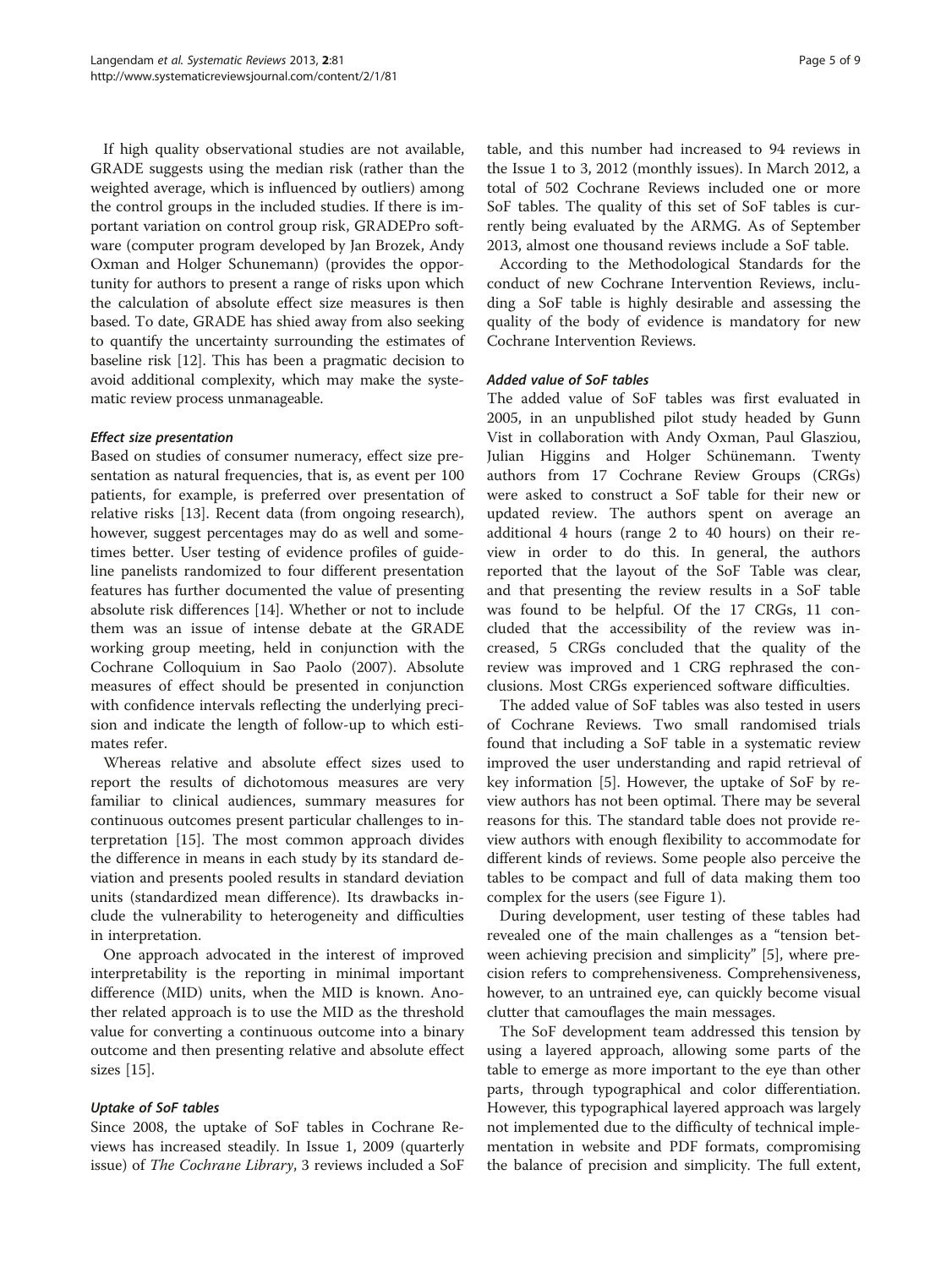however, to which SoF tables aid, or change, decision making has not yet been formally investigated.

#### Further and future developments

Currently, the ARMG and GRADE Working Group are working on further development of the SoF tables in two research projects. One research project, funded by Cochrane Methods Innovation Fund, evaluates the degree of acceptable flexibility beyond standard presentation of SoF tables. This evaluation includes investigating which alternative columns are acceptable to decision makers and should be included as alternatives in SoF tables, for example, the addition of risk differences and number needed to treat instead of the currently used columns of assumed and corresponding risk. This evaluation will also include development of descriptions for outcomes that could not be pooled, which columns can be collapsed and which comparisons should be described in the primary SoF tables. The second aim of the project is to provide guidance on the standardization of comments and footnotes for SoF tables, with a focus on the explanations for downgrading and upgrading the quality of a body of evidence. The third aim is to develop guidance on what information to include in SoF tables in diagnostic test accuracy reviews. The results of this work, expected at the end of 2013, will be integrated in updated training material to provide optimal guidance to reviewer authors and users of reviews.

The DECIDE project, initiated and developed by the GRADE working group, which runs from 2011 to 2015 ([www.decide-collaboration.eu\)](http://www.decide-collaboration.eu), attempts to take advantage of technological advances to improve the SoF table. As a result, the interactive SoF table (iSoF) uses electronic presentation of information to reconcile precision and simplicity through a layered approach to information presentation. The top layer presents basic information, while the deeper layers allow access to more details on demand. In addition, the user has control over how many and which outcomes the table displays and in which format (words, numbers, graphics) (see Figure [2](#page-6-0)).

The iSoF also has a column to express results in a narrative format in addition to statistical formats, or in lieu of these when statistical data are not available. The multiple representation possibilities make the table more flexible for presenting data from different kinds of reviews.

Additional advantages of the iSoF include an interactive presentation and explanation of confidence intervals and other statistical terms, and a responsive format for printing and for displaying on different sizes and types of electronic devices.

Future plans include the translation of the iSoF into different languages. The iSoF will be incorporated in GRADEpro and possibly other interfaces (for example,

Cochrane Reviews, guideline products, electronic medical records). The different versions would present the same core information in potentially variable formats.

#### Plain language summary

The plain language summary (PLS, formerly called 'synopsis') aims to summarize the results of a review in such a way that consumers of health care without a medical background can readily understand them. The current format of the PLS was informed by a qualitative study among consumers [\[6\]](#page-8-0). PLS has two parts: a title and a body of test. In an effort to better disseminate Cochrane evidence synthesis among consumers, efforts are underway to include a PLS in PubMed Health, a freely accessible service by the US National Library of Medicine. Ongoing improvement efforts are being directed towards assuring consistency between the review and the PLS, implementing short yet concise titles and reconsidering the current word count limit of 400 words, while maintaining understandability.

Example of a plain language summary [[16\]](#page-8-0): compression stockings for preventing deep vein thrombosis (DVT) in airline passengers.

In the last few years, there has been increasing interest in whether compression stockings (sometimes called 'flight socks') reduce the risk of DVT (blood clots in the legs) and other circulatory problems in airline passengers. The stockings are worn throughout the flight and are similar to those known to be effective in patients lying in bed after an operation. By applying a gentle pressure, to the ankle in particular, compression stockings help blood to flow. Pressure combined with leg movement helps blood in superficial veins to move to the deep veins and back to the heart. The blood is then less likely to clot in the deep veins, which could be fatal if the clot moves to the lungs.

Wearing compression stockings resulted in a very large reduction in symptomless DVT among airline passengers who were allocated to wear compression stockings compared to those allocated not to wear such stockings. People who wore stockings also had much less discomfort and swelling in their legs (edema) than those who did not wear them.

These conclusions were based on nine trials, which studied over 2,800 people, about half of whom were randomly assigned to wearing stockings for a flight lasting at least seven hours while the other half did not. None of the passengers developed a DVT with symptoms (slowly developing leg pain, swelling and increased temperature) and no serious events (a blood clot in their lungs (pulmonary embolus) or dying) were reported. Passengers were carefully assessed after the flight to detect any problems with the circulation of blood in their legs, even if they had not noticed any problems themselves. There was a big difference in symptomless DVT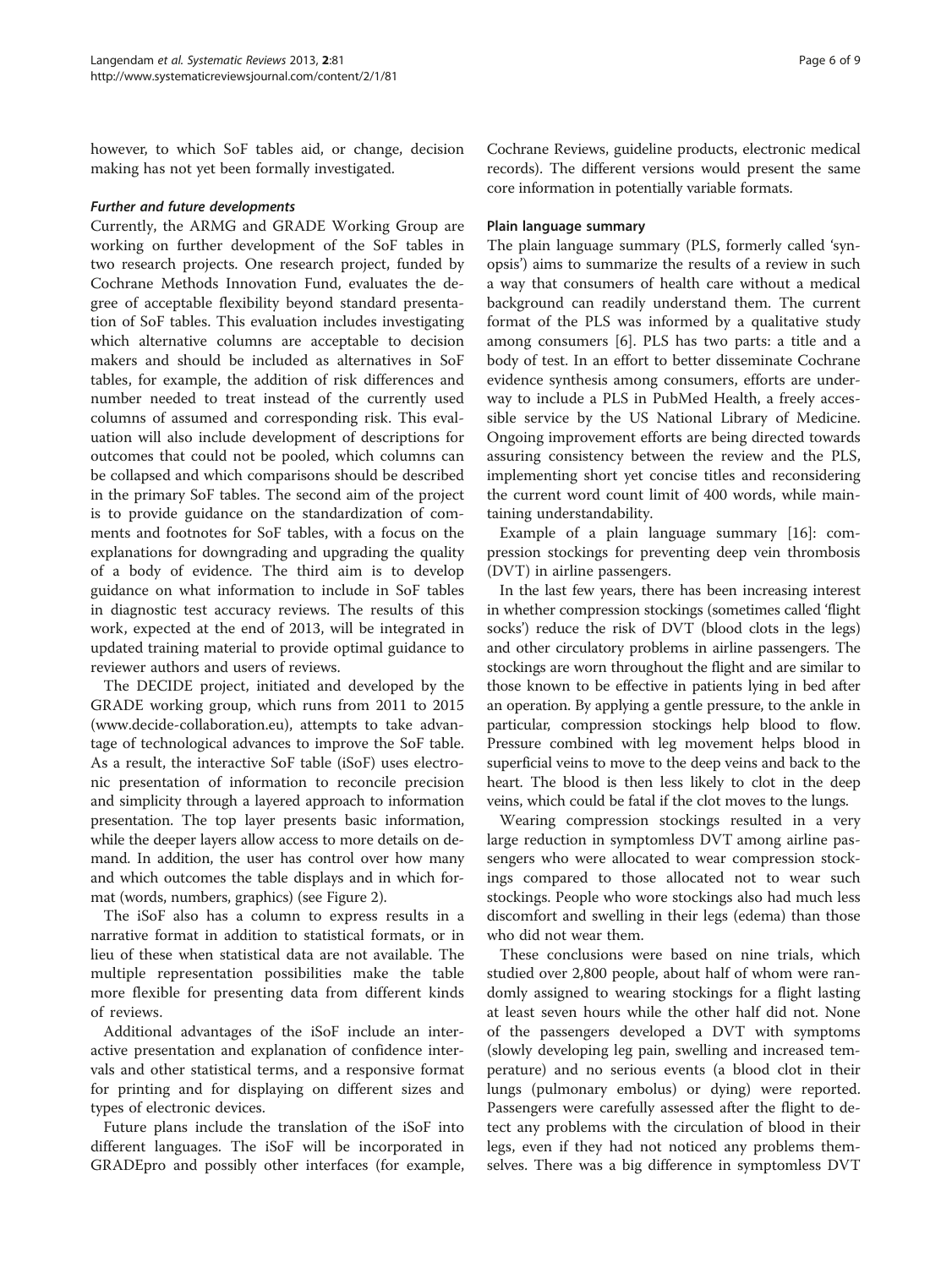<span id="page-6-0"></span>

between the two groups, equivalent to a reduction in the risk from a few 10s per thousand passengers to 2 or 3 per thousand. Not all the trials reported on possible problems with wearing stockings but in those that did, the researchers said that the stockings were well tolerated, without any problems.

In connection with the SoF tables, research has been conducted on how to communicate the results of systematic reviews to consumers and how these are perceived and understood [\[6](#page-8-0),[7](#page-8-0),[17](#page-8-0)]. This work is currently feeding into the Plain Language Expectations for Authors of Cochrane Summaries (PLEACS) project. The PLEACS group has developed a set of minimum criteria for the content of PLS ([www.consumers.cochrane.org/PLEACS](http://www.consumers.cochrane.org/PLEACS)). The purpose is to ensure that authors convey the key question and findings of the review in a succinct and clear manner to consumers. The group is also working on improving the narrative reporting of results by testing the inclusion of headings and numbers.

Current efforts include the development of a standardized language to describe statistical results based on effect size and quality of supporting evidence [[6\]](#page-8-0). This standardized language could be used in PLS and also in abstracts of Cochrane Reviews. The iSoF project is prototyping the use of PLS standardized sentences in their own column in the table, providing the reader with a narrative explanation of the gist of the results, next to the numbers. The Collaboration is currently exploring how standardized language could contribute to ensuring the quality of translation of PLS and abstracts.

#### Future direction of PLS and SoF tables

A major future direction for the presentation formats of PLS and SoF tables is making both of them usable by both audiences and cross-linking them for those who are interested in both. One could conceptualize PLS and SoF tables, in particular, as the basic building blocks for dissemination to end-users. Producing high quality PLS and SoF tables and making them compatible and linked would make it easy to produce dissemination products targeting different audiences (for example, providers, health policy makers [[17\]](#page-8-0), the press, guideline developers).

Furthermore, to avoid the risk of a one-size-fits-all approach to all recommendations, issues of who to apply results to and attempting to divide them into different risk groups (low, medium, high) deserves more work in the future.

#### Training, support and tools

Among the core functions of the ARMG are training, providing specialist advice and contributing to software development. Following the first GRADE Working Group articles published in 2003 and 2004, the British Medical Journal published a series of papers on the GRADE approach in 2004, authored by the GRADE Working Group. Subsequently, in 2011, publication of a series of 20 papers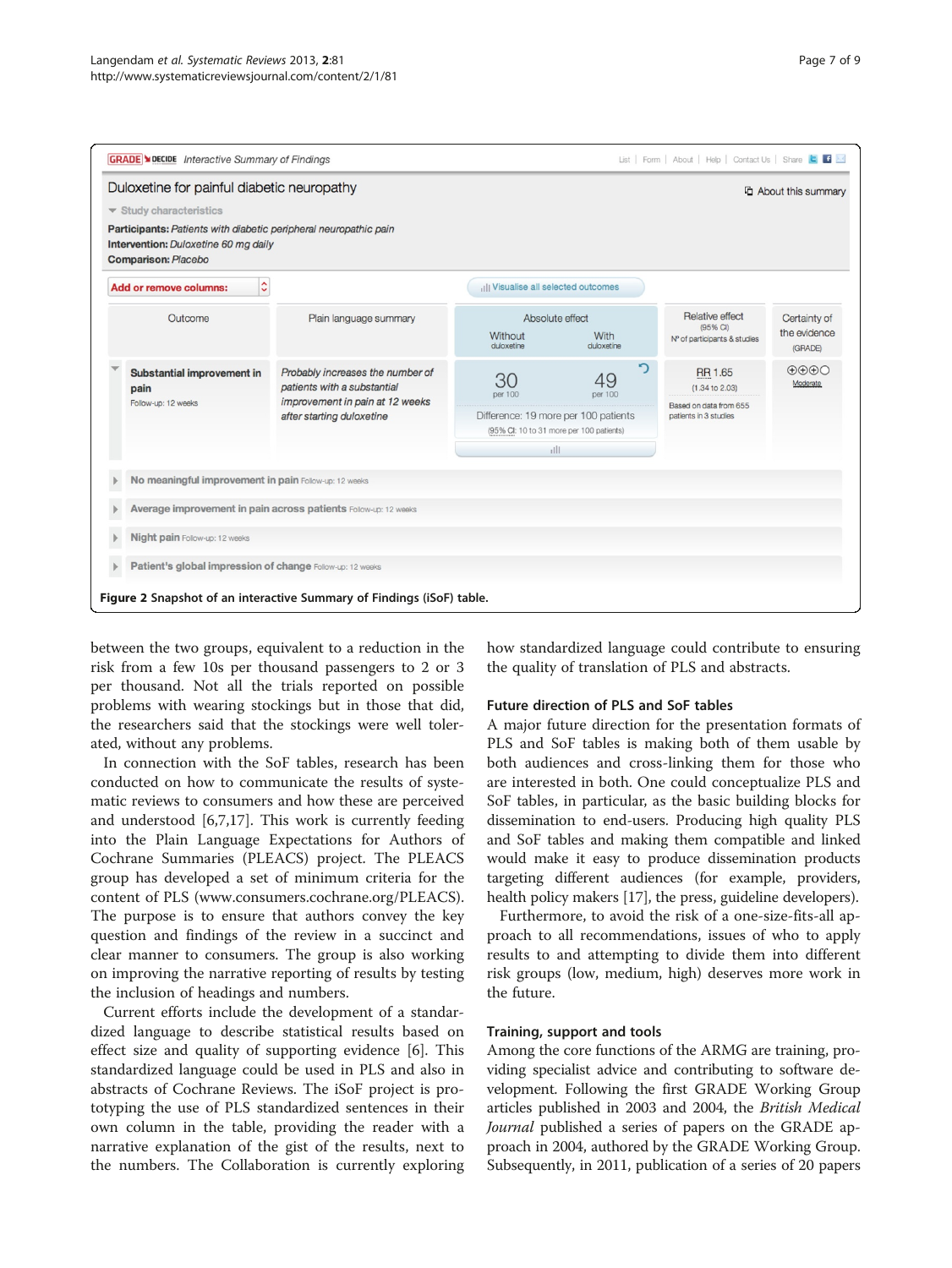in the Journal of Clinical Epidemiology started. The first series provides the basics of the GRADE approach, while the second series offers detailed guidance on applying GRADE and constructing SoF tables. Among the (local) training activities are the GRADE/SoF workshops run by the Dutch and German Cochrane centers and McMaster University, and pre-conference and conference workshops at Cochrane Colloquia and the meetings of the Guidelines International Network. Examples of online training initiatives are the McMaster GRADE Online Learning Modules (cebgrade.mcmaster.ca), YouTube videos and the slidecast presentations of Cochrane Training. In February 2013, the ARMG launched a question and answer webinar series. To increase the capacity of training and support, the ARMG is currently creating a network of members who can be consulted for advice and support on making SoF tables and GRADE profiles. Most of the support is currently provided by members of the ARMG at McMaster University who have already helped many authors of Cochrane Reviews. The new version of GRADEpro, which will include training exercises and links to training material, will be part of the Guideline Development Tool [\(www.](http://www.guidelinedevelopment.org) [guidelinedevelopment.org\)](http://www.guidelinedevelopment.org), a comprehensive new tool for developing evidence-based guidance. An update of the currently available two chapters of the ARMG in the Cochrane Handbook for Systematic Reviews on Interventions is expected in 2013 [\[3,18\]](#page-8-0).

#### Current debates and challenges

Current issues of debate and controversy include optimal presentation formats of SoF tables, the training and perceived additional effort involved in using GRADE, and the extent to which authors of Cochrane Reviews should provide explicit guidance to target audiences of patients, clinicians and policy-makers. The first of these should be settled by ongoing empirical investigation and the interactive SoF table. The other two issues may be more challenging to solve. Criticisms of GRADE include its complexity, the time involved in its application, and the extent to which its application yields ratings of low confidence in effect estimates. GRADE proponents argue that the complexity is not in GRADE but in the issues that GRADE has brought to light (for example, complex judgments related to precision, directness and consistency, and thresholds for when to rate down confidence regarding these components and for risk of bias). If one is going to address, rather than ignore, these issues, GRADE provides a structure that simplifies, rather than increasing the complexity. GRADE proponents also argue that the time required is in preparing summaries that allow one to address the issues of evidence evaluation, rather than in the evaluation itself. GRADE may indeed lower the workload by providing a structure to what has often been an unstructured and, therefore, more disorganized and laborious effort. With respect to the issue of the likelihood that application of GRADE will result in conclusions of low confidence in effect estimates, paucity of high quality evidence is not the fault of GRADE or the SoF table.

More importantly, GRADE and ARMG are attentive and respectful to these concerns. Where this attentiveness plays out vividly at the moment is in the cautious approach to dealing with uncertainty related to baseline risk or diagnostic test accuracy studies. Greater attention to this up to now relatively neglected area will increase complexity, may increase time required, and will increase the likelihood of ratings of low confidence in effect estimates. GRADE is currently working on advancing our conceptual understanding of these issues and providing a way to advance their consideration while minimizing associated burdens on systematic review authors and guideline developers.

The Cochrane Collaboration is explicit that systematic review authors should not make recommendations. At the same time, audiences seek guidance on how results should be applied, and Cochrane provides the opportunity for authors to reflect on the implications of their review for clinical practice and public policy. These competing considerations create tension. A potential solution in the clinical, and perhaps the health policy area, is for authors to highlight particular constellations of values and preferences and their implications, given the results, for particular courses of action.

#### Abbreviations

ARMG: Applicability and Recommendation Methods Group; CRGs: Cochrane Review Groups; DVT: Deep vein thrombosis; EP: Evidence profiles; GRADE: Grading of recommendations assessment, development and evaluation; iSof: Interactive summary of findings table; MID: Minimal important difference; MIF: Methods innovation fund; PLEACS: Plain Language Expectations for Authors of Cochrane Summaries; PLS: Plain language summary; SoF: Summary of Findings.

#### Competing interests

All authors are members of the ARMG and GRADE Working Group. GG and HS are co-convenors of the ARMG and co-chairs of the GRADE Working Group.

#### Authors' contributions

ML, EA and HS developed the outline of the manuscript. All authors contributed to the writing of the manuscript and critically reviewed the manuscript. All authors read and approved the final manuscript.

#### Acknowledgements

We greatly acknowledge Nancy Santesso, Sarah Rosenbaum, Gabriel Rada, Claire Glenton and Andy Oxman for their contribution to the paper.

#### Author details

<sup>1</sup>The Dutch Cochrane Centre, Academic Medical Center, University of Amsterdam, Amsterdam, The Netherlands. <sup>2</sup>Department of Internal Medicine American University of Beirut, Riad El Solh St, Beirut, Lebanon. <sup>3</sup>Department of Urology and Prostate Disease Center, University of Florida, College of Medicine, Gainesville, FL, USA. <sup>4</sup>Malcom Randall Veterans Administration Medical Center, Gainesville, FL, USA. <sup>5</sup>Centre for Research in Evidence-Based Practice, Faculty of Health Sciences, Bond University, Gold Coast, QLD, Australia. <sup>6</sup>Departments of Clinical Epidemiology and Biostatistics and Medicine, McMaster University Health Sciences Centre, Hamilton, ON, Canada.